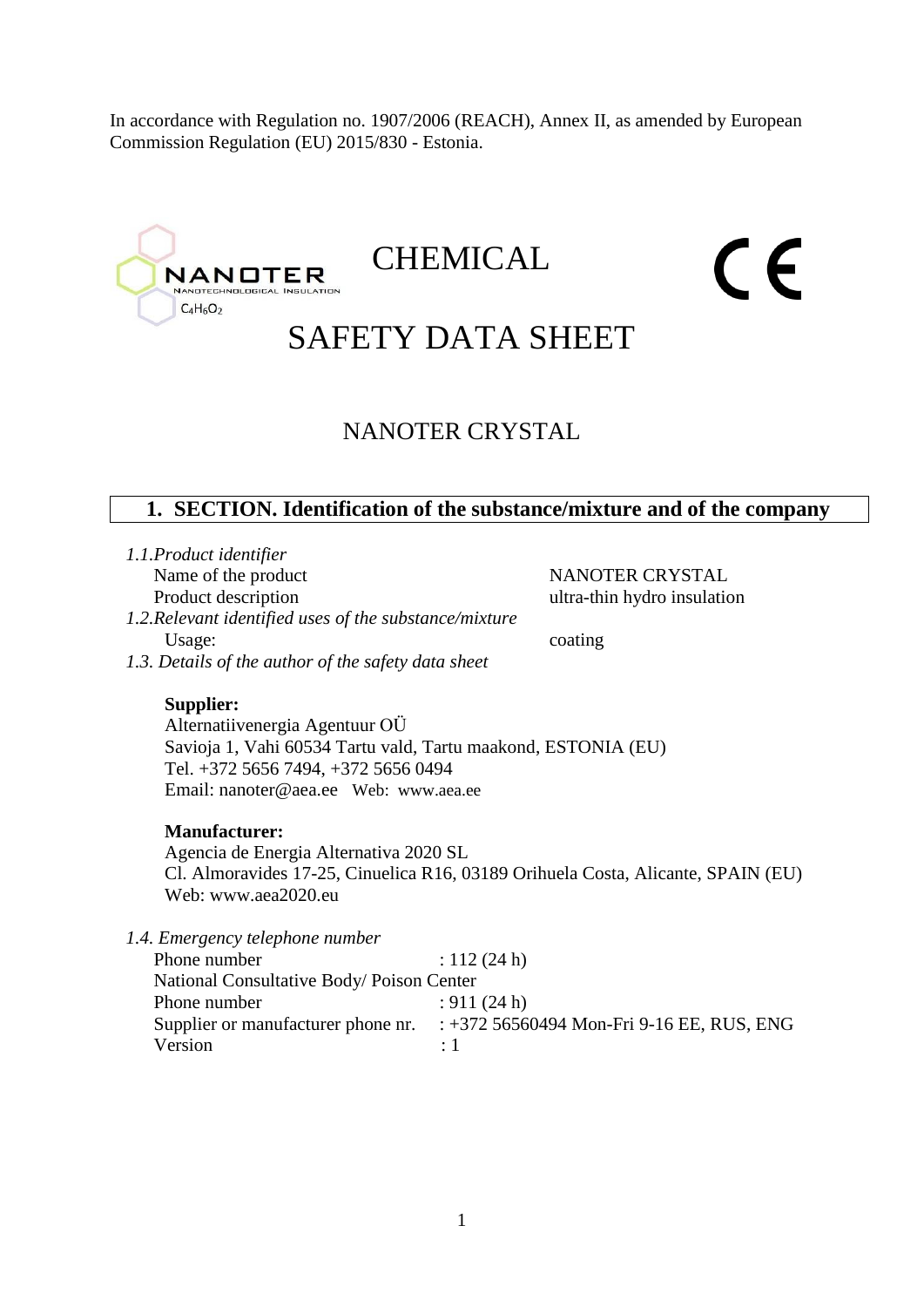# **2. SECTION. Hazard identification**

| 2.1. Classification of the substance/mixture |                                                            |                                                                                     |
|----------------------------------------------|------------------------------------------------------------|-------------------------------------------------------------------------------------|
| Product definition                           |                                                            | : mixture                                                                           |
| 3                                            |                                                            | Classification according to Regulation (EC) No. 1272/2008 (CLP / GHS) - see Section |
| Ingredients of unknown toxicity              |                                                            | $:0\%$                                                                              |
| Ingredients of unknown ecotoxicity           |                                                            | $:0\%$                                                                              |
| 2.2. Labeling elements                       |                                                            |                                                                                     |
| Hazard pictograms:                           |                                                            | GHS07 Hazard category 4, oral and dermal, by inhalation                             |
|                                              | GHS08 health hazard                                        |                                                                                     |
| Hazard statements:                           | H302 Harmful if swallowed                                  |                                                                                     |
|                                              | H312 Harmful in contact with skin                          |                                                                                     |
|                                              | H315 Causes skin irritation                                |                                                                                     |
|                                              | H332 Harmful by inhalation                                 |                                                                                     |
|                                              | H335 May cause respiratory irritation                      |                                                                                     |
|                                              |                                                            | H372 Causes damage to organs through prolonged or repeated                          |
|                                              | exposure                                                   |                                                                                     |
|                                              |                                                            | H413 May cause long-term adverse effects in the aquatic                             |
|                                              | environment                                                |                                                                                     |
| Precautionary statements                     |                                                            |                                                                                     |
| General:                                     | P102 Keep out of the reach of children.                    |                                                                                     |
|                                              |                                                            | P101 If medical advice is needed, have the product                                  |
|                                              | container/label at hand.                                   |                                                                                     |
|                                              | P103 Read label before use.                                |                                                                                     |
| Prevention:                                  |                                                            | P260 Do not breathe dust/fume/gas/mist/vapors/spray.                                |
|                                              | P262 Avoid contact with eyes, skin, and clothing.          |                                                                                     |
|                                              | P273 Avoid release to the environment.                     |                                                                                     |
|                                              |                                                            |                                                                                     |
|                                              | protection/face protection.                                | P280 Wear protective gloves/protective clothing/eye                                 |
| Response:                                    |                                                            | P301 If swallowed, rinse mouth and seek medical advice                              |
|                                              | immediately.                                               |                                                                                     |
|                                              |                                                            | P304 If inhaled, go to fresh air; if breathing is difficult, call an                |
|                                              | ambulance.                                                 |                                                                                     |
|                                              |                                                            | P302 + P352 In case of contact with skin, wash immediately                          |
|                                              | with plenty of soap and water.                             |                                                                                     |
|                                              |                                                            | $P305 + P351$ In case of contact with eyes, rinse immediately for                   |
|                                              |                                                            | several minutes gently with water.                                                  |
|                                              |                                                            | P312 Contact Poison Center or physician if you feel unwell.                         |
| Storage:                                     | P404 Store in a closed container.                          |                                                                                     |
|                                              | P410 Protect from sunlight.                                |                                                                                     |
|                                              | P411 Store at $+5$ °C $+45$ °C.                            |                                                                                     |
| Disposal:                                    |                                                            | P501 Dispose of contents/container in accordance with local                         |
|                                              | regulations.                                               |                                                                                     |
| Safety precautions:                          |                                                            | SP 1 Do not allow the product or its packaging to enter water.                      |
|                                              | Hazardous ingredients: titanium dioxide, polyethylene wax. |                                                                                     |
|                                              |                                                            | Annex XVII - restrictions on the manufacture, placing on the market, and use of     |

certain dangerous substances, mixtures, and products: not applicable

*2.3.Other hazards*

Other hazards that are not indicated in the classification: not known.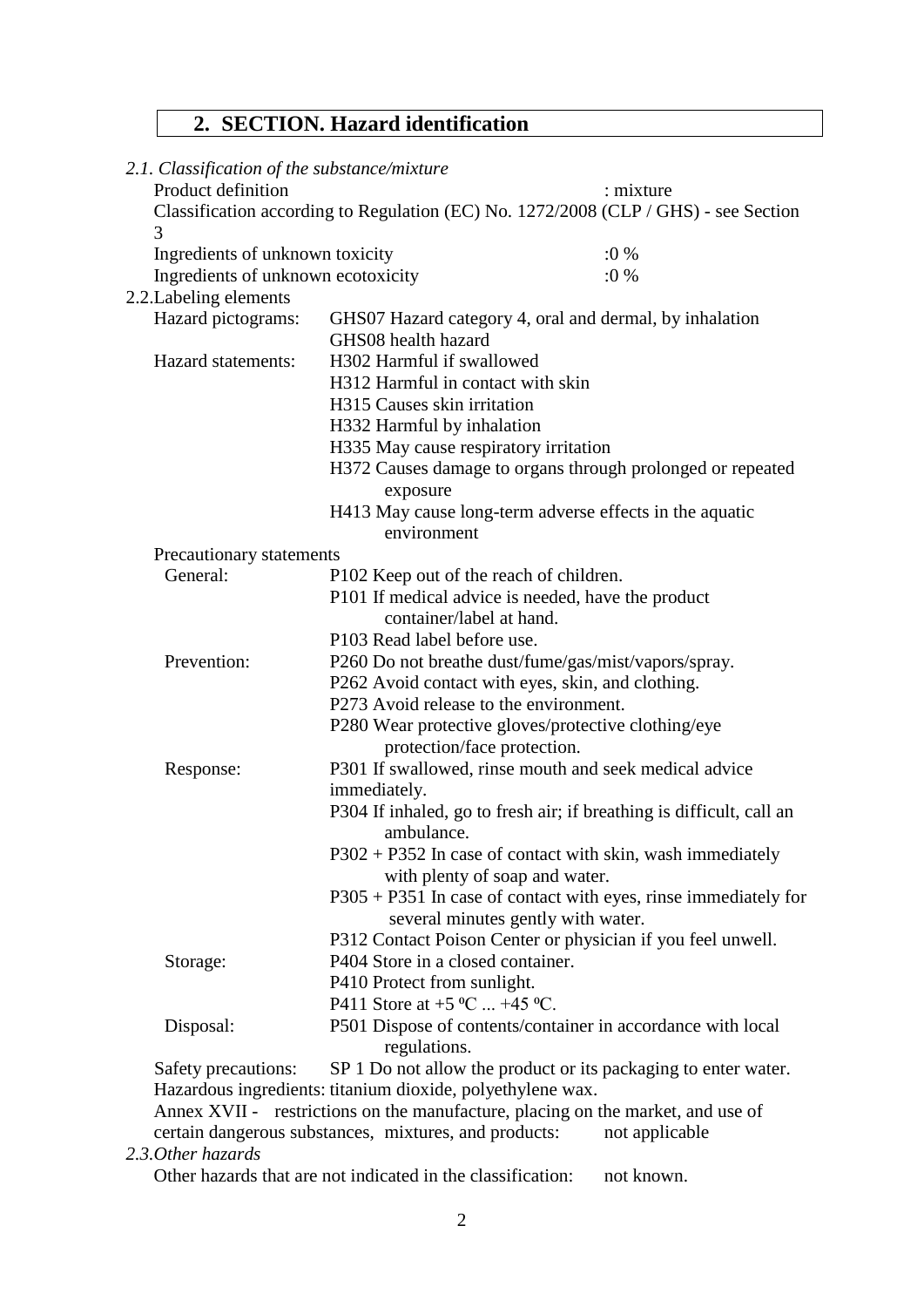# **3. SECTION. Composition/information on ingredients**

| 3.1. Substances:                                                                    |                                                               |                |                                                                                   |              |
|-------------------------------------------------------------------------------------|---------------------------------------------------------------|----------------|-----------------------------------------------------------------------------------|--------------|
| Not applicable.                                                                     |                                                               |                |                                                                                   |              |
| 3.2. Mixtures                                                                       |                                                               |                |                                                                                   |              |
| Chemical description:                                                               | a mixture consisting of a base material, fillers and binders, |                |                                                                                   |              |
|                                                                                     | technological auxiliaries and pigments.                       |                |                                                                                   |              |
| according to Annex II to Regulation (EC) No 1907/2006 (point 3), the<br>Components: |                                                               |                |                                                                                   |              |
|                                                                                     | product contains:                                             |                |                                                                                   |              |
| Name of the ingredient                                                              | EC No/CAS code                                                | $\%$           | Regulation 1272/2008 (CLP)                                                        | <b>Notes</b> |
| styrene-acrylic copolymer                                                           | 910-92-8                                                      | 59             | not classified                                                                    | C            |
| dispersion                                                                          |                                                               |                |                                                                                   |              |
| titanium dioxide                                                                    | 13463-67-7                                                    | $\leq$ 1       | Acute Tox 4: H302, Acute Tox 4: H332;<br>STOT SE 3: H372; Aquatic Chronic 4: H413 |              |
| texanol                                                                             | $-25265 - 77 - 4$                                             | 2              | not classified                                                                    |              |
| calcium carbonate                                                                   | $471 - 34 - 1$                                                | 5              | Skin Irrit 2: H315, STOT SE 3: H335                                               |              |
| polyethylene wax                                                                    | 9002-88-4                                                     | $\overline{2}$ | STOT SE 3: H335, Aquatic Chronic 4:                                               |              |
|                                                                                     |                                                               |                | H413                                                                              |              |
| sodium polymethaphosphate                                                           | 10124-56-8                                                    | $<$ 1          | not classified                                                                    |              |

C - polymerization takes place after coating.



Hazard pictograms:

There are no ingredients which, on the basis of the information available to the manufacturer and at the concentrations used, are classified as hazardous to health or the environment, have PBT or vPvB or for which an occupational exposure limit has been established and therefore need to be addressed.

Available occupational exposure limits are listed in SECTION 8. The notes are described according to Annex VI, 1272/2008/EC.

# **4. SECTION. First aid measures**

*4.1.Description of first aid measures.*

| General:       | always consult the family physician if in doubt and                             |
|----------------|---------------------------------------------------------------------------------|
|                | symptoms related to the use of the product persist; bring                       |
|                | the product label or safety data sheet with you.                                |
|                | In case of contact with eyes: remove contact lenses, if present; wash open eyes |
|                | immediately with plenty of lukewarm water for at least                          |
|                | 15 minutes; seek medical attention immediately if                               |
|                | symptoms occur.                                                                 |
| On inhalation: | go (by yourself or with the help of others) to fresh                            |
|                | air; keep the victim warm and lying down; call an                               |
|                | ambulance immediately in case of breathing difficulties;                        |
|                | if possible, provide qualified assistance on the spot until                     |
|                | the ambulance arrives.                                                          |
|                | In case of contact with skin: remove contaminated clothing and shoes;           |
|                | wash exposed areas with plenty of soap and water or                             |
|                | skin cleanser, DO NOT use solvents and thinners; seek                           |
|                | medical attention immediately if symptoms occur.                                |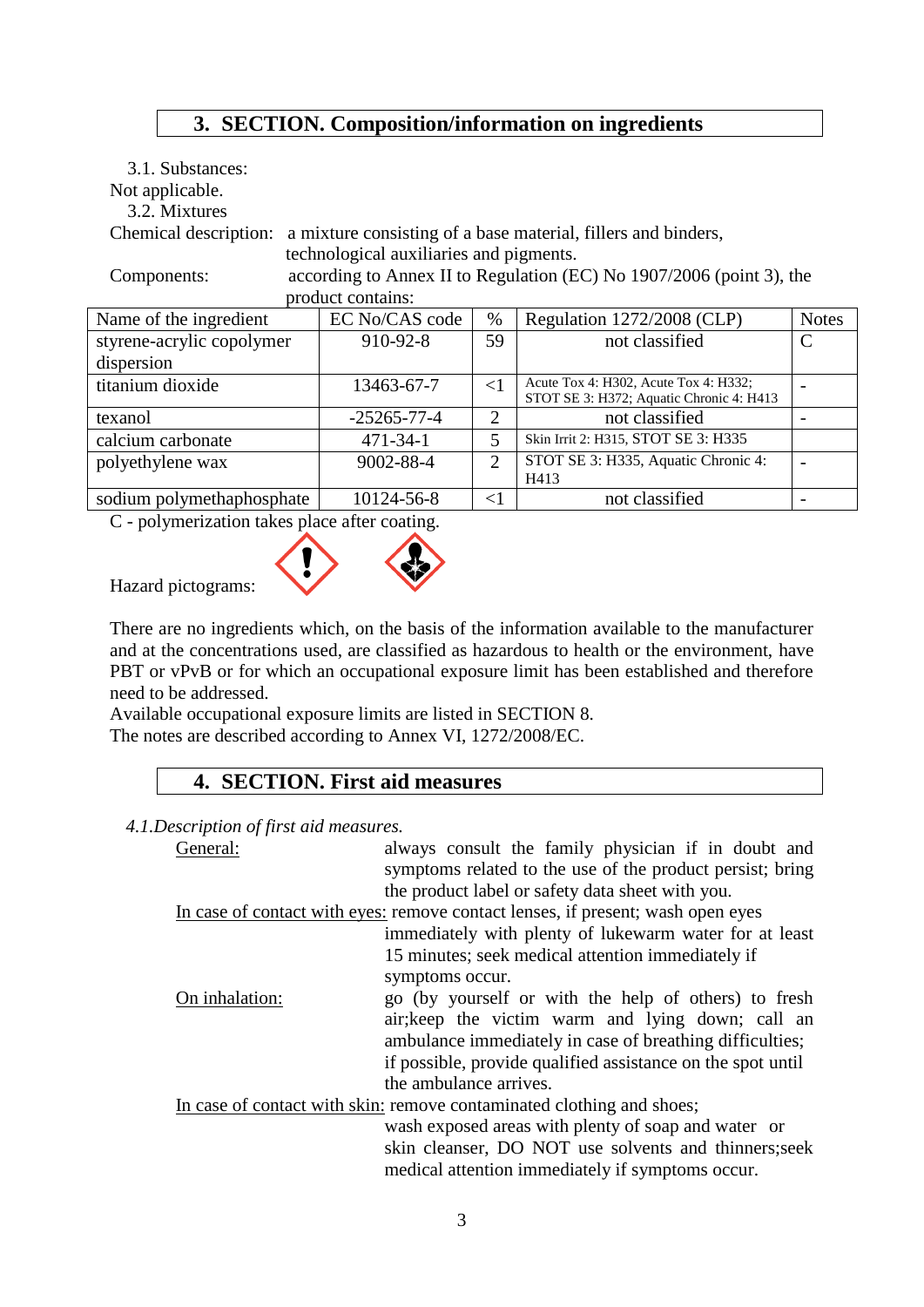| On swallowing: | rinse mouth with plenty of water; move to fresh air and<br>take a position that allows to breathe easily; call an       |
|----------------|-------------------------------------------------------------------------------------------------------------------------|
|                | ambulance immediately in case of breathing difficulties;<br>if possible, provide qualified assistance on the spot until |
|                | the ambulance arrives; DO NOT induce vomiting; even                                                                     |
|                | in milder cases, consult a doctor immediately.                                                                          |

*4.2. Most important symptoms and effects, both acute and delayed:*

may cause damage to organs through prolonged or repeated exposure; causes skin irritation causes eye irritation may cause an allergic skin reaction

See SECTION 11 for more detailed information on health effects and symptoms.

*4.3. Indication of necessity of any immediate medical attention and special medical treatment*

Instructions for doctors: treat according to symptoms, consult a poison control specialist if a large amount ingested or inhaled. Special operations: not applied.

#### **5. SECTION. Fire-fighting measures**

Class C, the product does not ignite or burn.

#### **6. SECTION. Measures in case of accidental release**

*6.1.Personal precautions, protective equipment and emergency procedures:* adequate ventilation required;

avoid inhalation of mist clouds from spraying;

avoid contact with skin and eyes.

- See SECTION 8 for information on appropriate personal protective equipment.
- *6.2.Environmental protection measures:*

dangerous for the aquatic environment.

The product should not be allowed to enter sewerages or waterbodies. Inform respective authorities in case of seepage into sewerages or water bodies.

*6.3.Methods and material for containment and cleaning up:*

when pouring from the bowl, use a bath to prevent getting on the surface; collect and dispose of waste according to the requirements of the country of location (see SECTION 13).

#### **7. protective equipment. Handling and storage**

The information in this section includes general tips and guidelines. SECTION 1 The list of uses must examine any available information on the specific use provided by the exposure scenario(s).

*7.1.Precautions for safe handling:*

when working indoors, the room must be ventilated; wear appropriate personal protective equipment (see SECTION 8); avoid contact with skin and eyes, avoid ingestion and inhalation;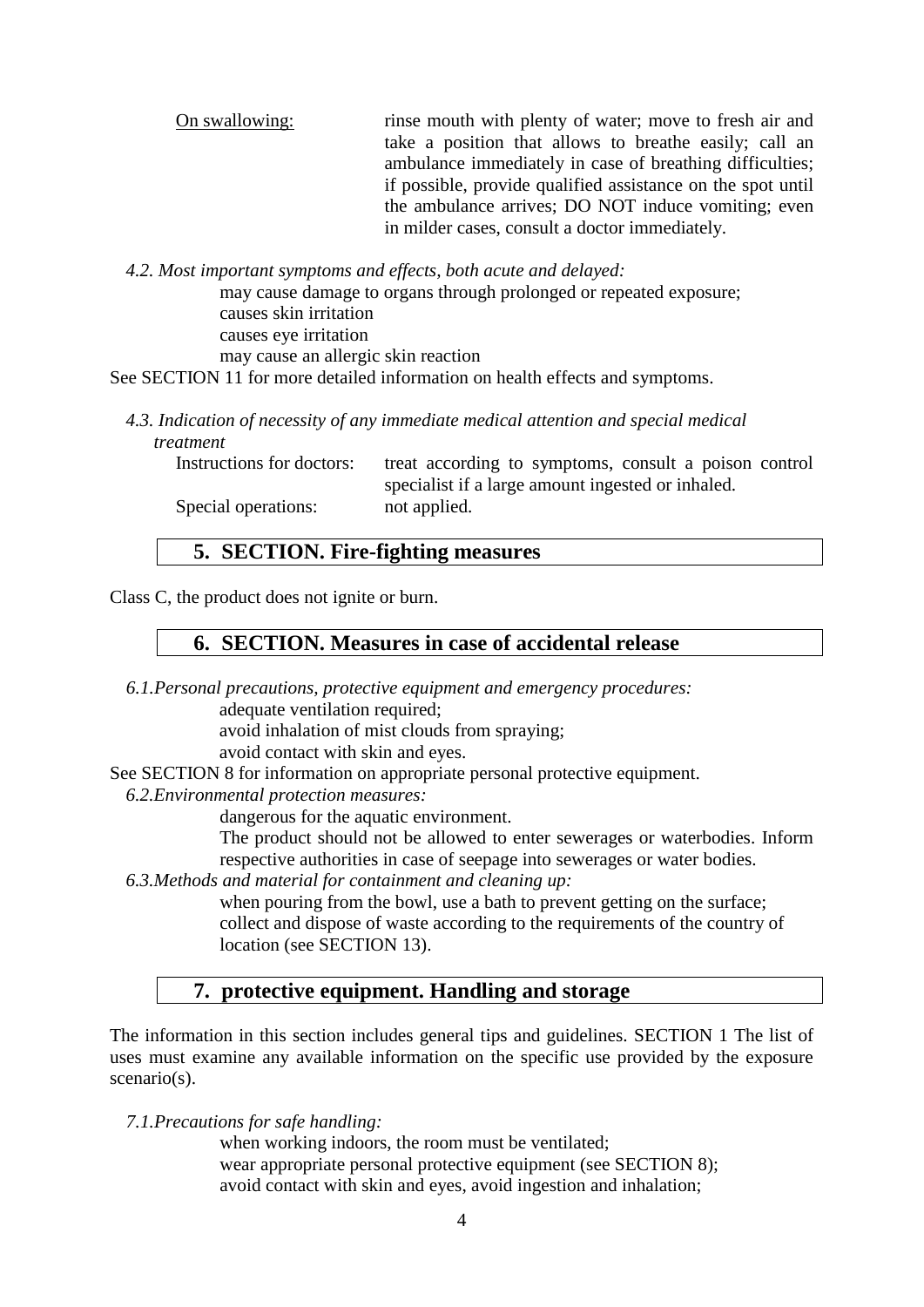eating, drinking, and smoking should be prohibited in areas where the product is handled, stored, and processed; wash hands after handling the product; prevent the product from being released into the environment. *7.2.Conditions for safe storage, including unsuitable storage conditions:* store at a temperature of +5  $^{\circ}$ C ... + 45  $^{\circ}$ C, in a dry environment; protect from sunlight; the package is closed, in an upright position; see package for shelf life.

7.3.*Specific use(s):* not applicable

# **8. Protective equipment. Exposure controls and personal protection**

The information in this section includes general tips and guidelines. The information provided is based on the usual intended uses of the product.

#### *8.1.Control parameters*

Occupational exposure limits (Government of the Republic Regulation No 84 10.10.2019. In Annex) : not determined

#### Recommended monitoring procedures.

If the product contains ingredients with exposure limits, personal, workplace atmosphere, or biological monitoring may be required to determine the effectiveness of the ventilation or other control methods and /or the necessity to use respiratory protective equipment. Reference should be made to the following supervisory standards, such as: European Standard EN 689 (Workplace exposure. Measurement of exposure by inhalation to chemical agents - Strategy for testing compliance with occupational exposure limit values) or European Standard EN 14042 (Workplace atmospheres. Guide for the application and use of procedures for the assessment of exposure to chemical and biological agents) or European Standard EN 482 (Workplace exposure. General requirements for the performance of procedures for the measurement of chemical agents) A reference to the national guidance documents of the country of location on methods for the determination of dangerous substances is also required.

| DNELs/DMELs  | : not available |
|--------------|-----------------|
| <b>PNECs</b> | : not available |

#### *8.2. Exposure controls*

\* Appropriate technical inspection.

Ensure adequate ventilation. If reasonably practicable, this should be achieved by local extraction and good general extraction. If they are not sufficient to keep the concentration of particles and/or solvent vapors below the occupational exposure limit, suitable respiratory protection must be worn.

\* Personal protection measures.

Hygiene measures.

Wash hands, forearms and face thoroughly after handling chemical products, before eating, smoking and using the lavatory and at the end of the working day. Appropriate techniques must be used to remove potentially contaminated clothing. Wash contaminated clothing before reuse. Ensure that eyewash bottles and emergency showers are close to the workplace.

Eye/face protection.

Use eye protection designed to protect against aerosol splashes.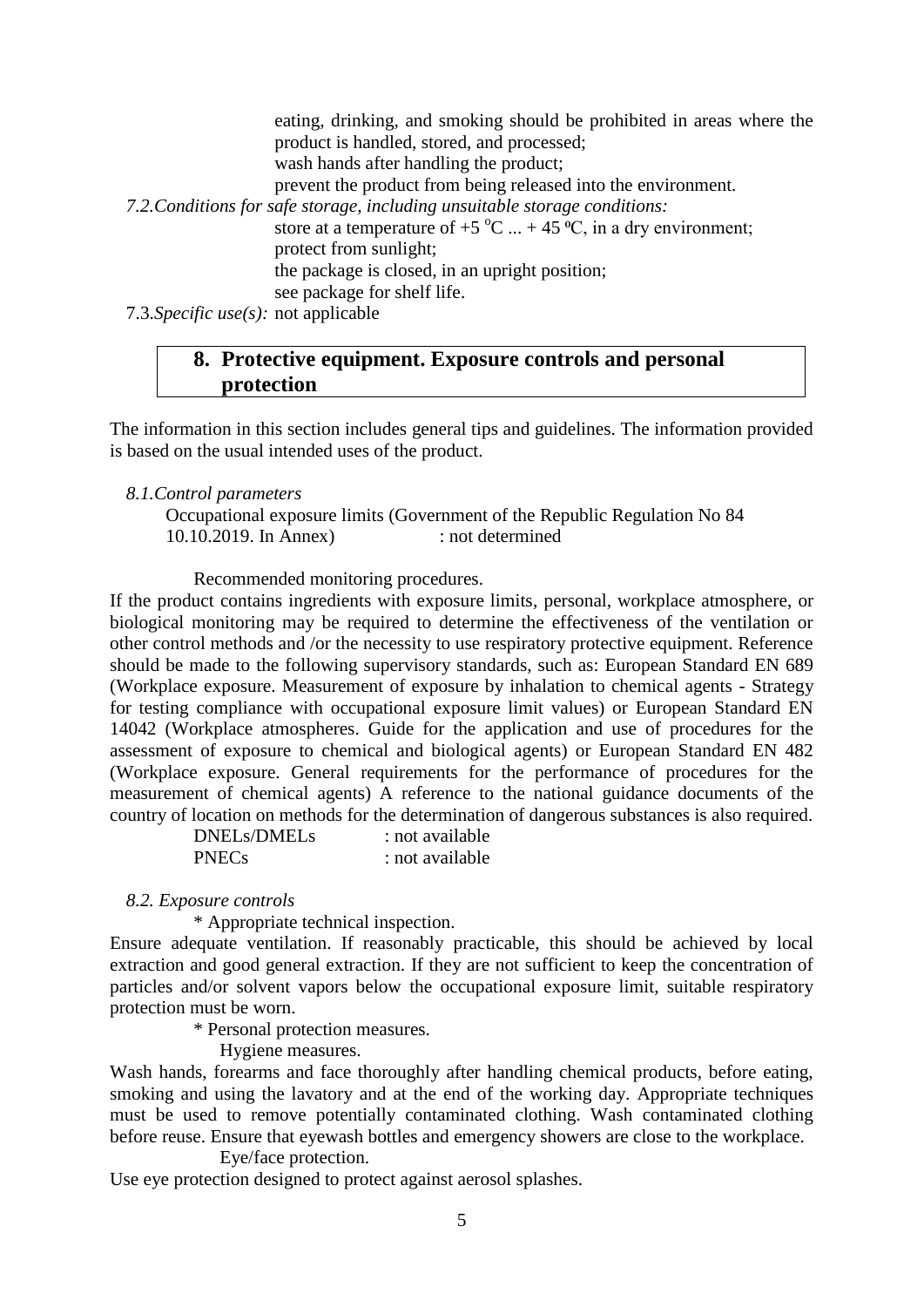#### \*Skin protection

Hand protection.

No glove provides unlimited protection against any chemical or combination of chemicals. The breakthrough time must be longer than the end-use time of the product. The instructions provided by the glove manufacturer must be followed. Gloves should be replaced regularly and even if the glove material shows signs of damage. Always make sure that the gloves are free from defects and that they are stored and used correctly. The properties and effectiveness of gloves may be reduced by physical/chemical damage and poor maintenance. Barrier creams may help to protect areas of skin contact but should not be used if skin contact has already taken place.

Body protection.

Use certified work clothing that is suitable for, among other things, the environment in which the product is used.

\*Respiratory protection.

If workers are exposed to concentrations above the exposure limit, they must use appropriate, certified respirators.

\* Environmental exposure controls. Do not allow to enter sewages or waterbodies.

#### *8.3. Personal protective equipment*

Use chemical resistant gloves in accordance with EN 374. Recommended gloves: Viton ® or Nitrile with a minimum breakthrough time of: 480 minutes. In case of possible prolonged or repeated contact, it is recommended to use gloves of protection class 6 (breakthrough time according to EN 374 exceeds 480 minutes). For short-term expected contact only, it is recommended to use protection class 2 or higher (breakthrough time according to EN 374 greater than 30 minutes). NOTE: All relevant factors must be considered when selecting a glove for the specific application and time of use at the workplace, including: other chemicals considered, physical requirements (cut/puncture resistance, flexibility), possible user reactions to glove materials, and instructions/specifications provided by the glove supplier. The user must check that the final choice of type of glove selected for handling of the product is the most appropriate and takes into account the particular conditions of use, as included in the user's risk assessment.

Appropriate footwear and additional skin protection equipment should be selected based on the task being performed and the risks involved and should be approved by a specialist before handling this product.

Harmful dust may be released when sanding the coating. Prefer wet sanding. Respiratory protection in case of particle formation (particle filter EN 143 type P2) Respiratory protection in case of spray mist (half mask with filter A2-P2 at concentrations up to 0.5% by volume).

| 9.1. Information on basic physical and chemical properties |                                                        |
|------------------------------------------------------------|--------------------------------------------------------|
| physical state                                             | : homogeneous liquid mass                              |
| color                                                      | : transparent (base $C$ ) or white (base $A$ ), tinted |
|                                                            | (RAL) in light tones                                   |
| gloss                                                      | : semi-matt                                            |
| odor                                                       | : odorless                                             |
| odor threshold                                             | : not relevant for the hazard assessment               |
| pH                                                         | : not relevant for the hazard assessment               |
|                                                            |                                                        |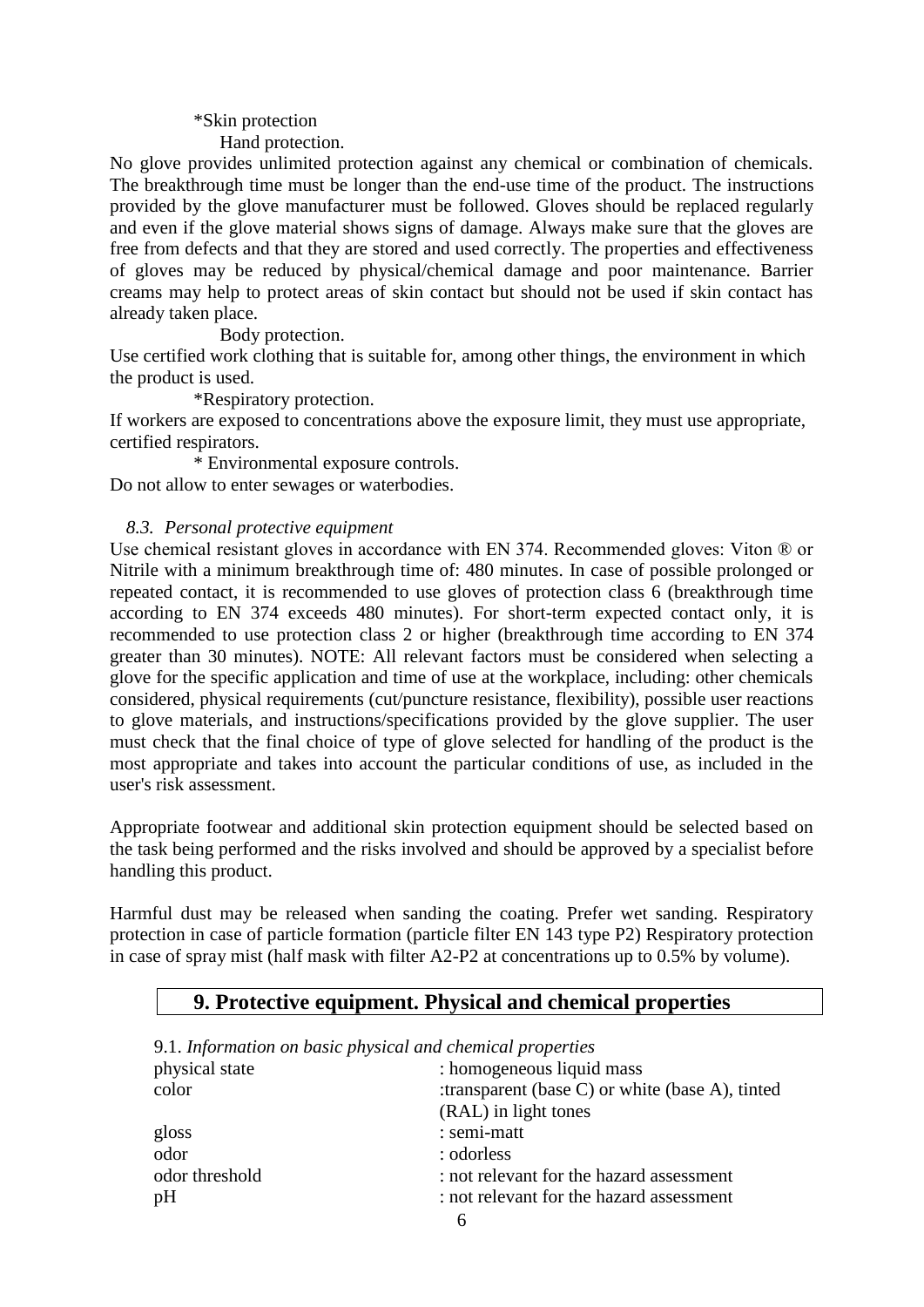| relative density                  | : 1,0-1,15 g/m <sup>3</sup>                      |
|-----------------------------------|--------------------------------------------------|
| viscosity (Brookfield, LV4 50rpm) | : 15,000 to 30,000 mPa <sup>*</sup> s            |
| tack (on concrete)                | $: 2$ Mpa                                        |
| relative elongation               | : 250 %                                          |
| volatile organic                  |                                                  |
|                                   |                                                  |
| compounds (VOC)                   | : max $0.7$ g/l                                  |
| melting/freezing point            | : not specified                                  |
| boiling point/boiling range       | : not specified                                  |
| flash point                       | : not specified                                  |
| flammability                      | : does not ignite                                |
| temperature resistance            | : -50 °C to +100 °C (short-term 140 °C)          |
| reflectivity (base A)             | : up to 90 % (by different spectra $72 - 90\%$ ) |
| reflectivity (base C)             | : up to 70 % (by different spectra $42 - 70\%$ ) |
| evaporation rate                  | : not specified                                  |
| vapor permeability $\delta$       | : $2*10^{-12}$ kg/(Pa·m·s)                       |
| vapor density                     | : not specified                                  |
| water resistance (absorbency)     | : not specified                                  |
| solubility                        | : soluble in water                               |
| decomposition temperature         | : not relevant for the hazard assessment         |
| explosiveness                     | : not explosive                                  |
| oxidizability                     | : not specified                                  |
| 9.2. Other information            | None.                                            |
|                                   |                                                  |

# **10. Protective equipment. Stability and reactivity**

*10.1.Reactivity*

Polymerization after use of the product during the drying process. After drying, there is no reactivity with chemical compounds. The properties of the product to repel biological organisms preserve.

*10.2.Chemical stability*

Persistent

- *10.3.Possibility of hazardous reactions* None.
- *10.4.Conditions to avoid*

Temperatures below -50  $^{\circ}$ C and above +100  $^{\circ}$ C (short-term 140  $^{\circ}$ C)

*10.5.Incompatible materials*

Unknown.

*10.6.Hazardous decomposition products* None.

At higher temperatures above 150  $^{\circ}$ C, water vapor is released, CO and CO<sub>2</sub> can be released within a certain temperature range.

#### **11. Protective equipment. Toxicity information**

The product is not toxic.

The mixture has been assessed according to EC 1272/2008 and is not classified as hazardous. See SECTIONS 2 and 3 for details.

NB! Warnings on use of the solvent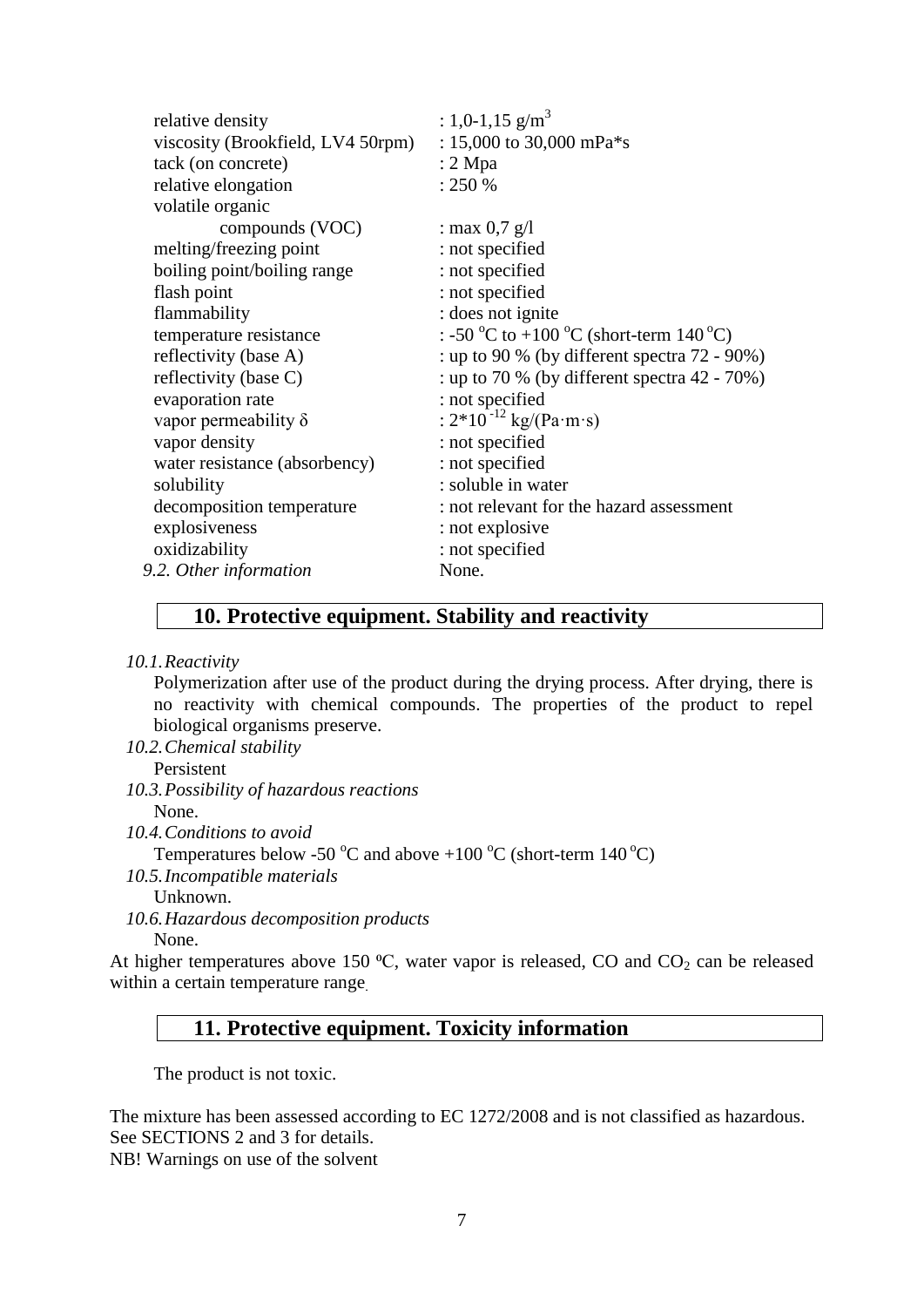Exposure to solvent vapors in concentrations exceeding the occupational exposure limits may cause irreversible health effects such as mucosal and respiratory tract irritation, as well as irreversible effects on the kidneys, liver, and central nervous system. Symptoms and signs include headache, dizziness, fatigue, muscle weakness, drowsiness, and, in extreme cases, loss of consciousness. Upon absorption through the skin, solvents may cause some of the effects listed above. Repeated or prolonged contact with this mixture may cause defatting of the skin, resulting in non-allergic contact dermatitis and absorption through the skin. If splashed in the eye, the liquid may cause irritation and reversible damage. Ingestion may cause nausea, diarrhea, and vomiting. Where known, this shall take into account delayed and immediate effects as well as chronic effects of the components from short-term and long-term oral, inhalation, and dermal exposure and eye contact.

*11.1.Information on toxicological effects*

| Acute poisoning<br>: not classified<br>Irritation/corrosion<br>: not classified<br>Respiratory damage<br>: class 4<br>Mutagenicity<br>: not classified<br>Carcinogenicity<br>: not classified<br>Reproductive toxicity<br>: not classified<br>Specific target organ toxicity - single<br>: not classified<br>exposure<br>Specific target organ toxicity - repeated<br>: not classified<br>exposure<br>Teratogenicity<br>: not classified<br>: not classified | Acute toxicity   | : not classified |
|--------------------------------------------------------------------------------------------------------------------------------------------------------------------------------------------------------------------------------------------------------------------------------------------------------------------------------------------------------------------------------------------------------------------------------------------------------------|------------------|------------------|
|                                                                                                                                                                                                                                                                                                                                                                                                                                                              |                  |                  |
|                                                                                                                                                                                                                                                                                                                                                                                                                                                              |                  |                  |
|                                                                                                                                                                                                                                                                                                                                                                                                                                                              |                  |                  |
|                                                                                                                                                                                                                                                                                                                                                                                                                                                              |                  |                  |
|                                                                                                                                                                                                                                                                                                                                                                                                                                                              |                  |                  |
|                                                                                                                                                                                                                                                                                                                                                                                                                                                              |                  |                  |
|                                                                                                                                                                                                                                                                                                                                                                                                                                                              |                  |                  |
|                                                                                                                                                                                                                                                                                                                                                                                                                                                              |                  |                  |
|                                                                                                                                                                                                                                                                                                                                                                                                                                                              |                  |                  |
|                                                                                                                                                                                                                                                                                                                                                                                                                                                              |                  |                  |
|                                                                                                                                                                                                                                                                                                                                                                                                                                                              |                  |                  |
|                                                                                                                                                                                                                                                                                                                                                                                                                                                              | Hypersensitivity |                  |

# **12. Protective equipment. Ecological information**

The product should not be allowed to enter sewerages or waterbodies. Hazardous to aquatic life with long lasting effects.

The product has been assessed following the EC Regulation 1272/2008 and is classified for ecotoxicological properties. See SECTIONS 2 and 3 for details.

| 12.1. Toxicity                      | : not classified                                                                             |
|-------------------------------------|----------------------------------------------------------------------------------------------|
| 12.2. Persistence and degradability | : not available                                                                              |
| 12.3. Bioaccumulation               | : not available                                                                              |
| 12.4. Mobility in soil              | : not available                                                                              |
|                                     | 12.5. Assessment of persistent, bioaccumulative, and toxic properties and of very persistent |
| and very bioaccumulative properties |                                                                                              |
| <b>PBT</b>                          | : not applicable                                                                             |
| vPvB                                | : not applicable                                                                             |
|                                     |                                                                                              |

# **13. Protective equipment. Waste management**

The information in this section includes general tips and guidelines. The list of identified uses in SECTION 1 shall examine any available specific use information provided in the exposure scenario(s).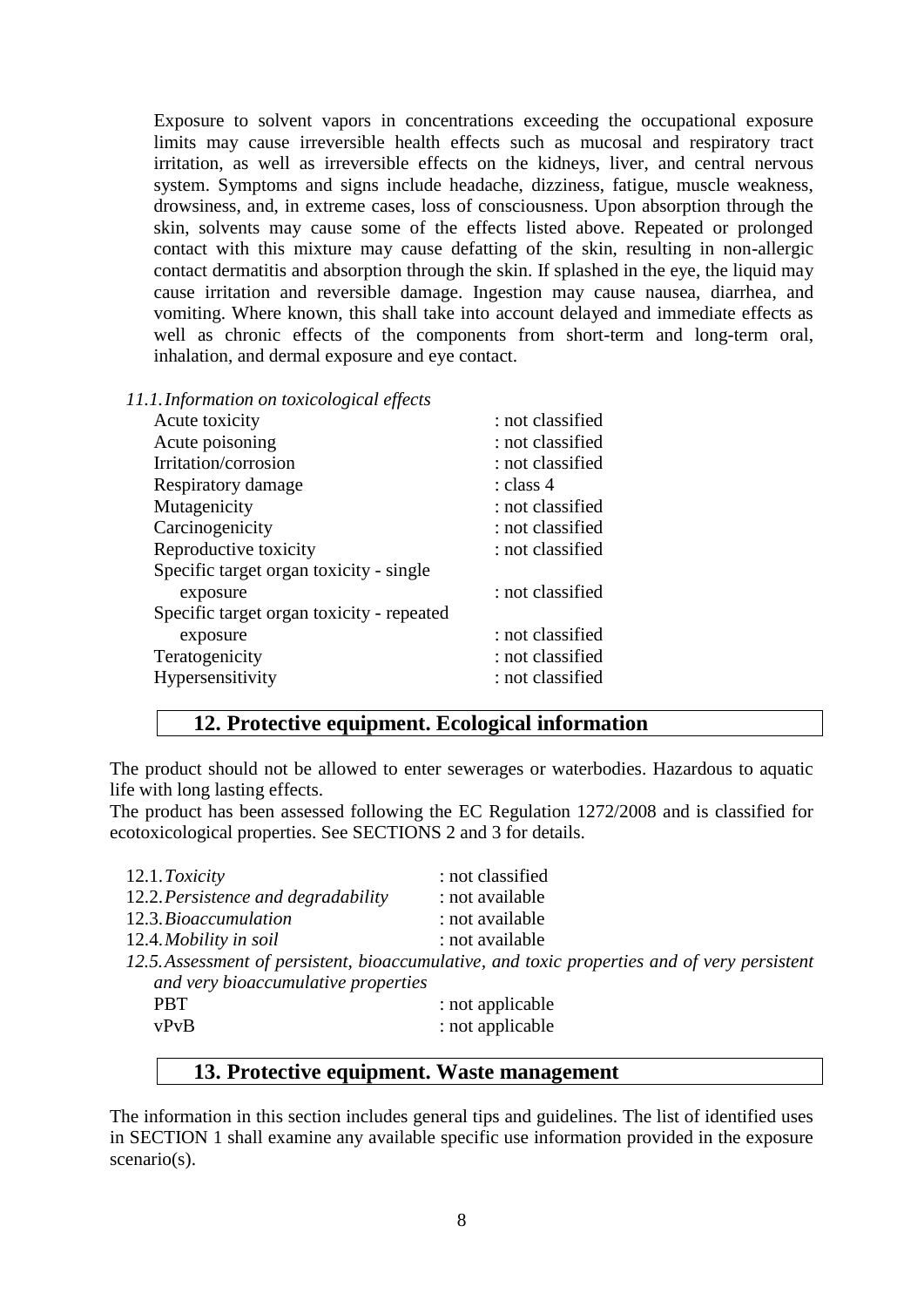# *13.1.Waste treatment methods*

Disposal methods: collect waste in a designated waste container, take to a hazardous waste collection point or hand over to a licensed company. Follow the laws of the country of location.

It is forbidden to pour the product into sewage or water bodies or into a place where it may enter water bodies.

| Waste code | Waste designation                          |
|------------|--------------------------------------------|
| 08 01 99   | Wastes not otherwise specified in coatings |

If the product is mixed with other wastes, the original waste code will not apply, and the waste organization should be contacted for further information.

Method of disposal of the package: dispose of empty containers in accordance with

regulations of the country of location. Special precautions: not relevant for the hazard assessment.

# **14. SECTION Transport requirements**

|                                            | <b>ADR</b>     | <b>IMDG</b>    |
|--------------------------------------------|----------------|----------------|
| UN number                                  | unregulated    | unregulated    |
| UN proper shipping name                    |                |                |
| Transport hazard class                     |                |                |
| Packing group                              |                |                |
| <b>Environmental hazards</b>               | No             | No             |
| Transport in bulk according to Annex II of |                |                |
| MARPOL 73/78 and the IBC Code              | not applicable | not applicable |

Special precautions for inland transport: transport in an upright position, secured and closed, ensure that the carrier is informed in advance of any action taken in the event of an accident or product spillage.

# **15. SECTION Regulatory legislation**

*15.1.Safety, health, and environmental regulations/legislation specific for the substance or mixture EU Regulation (EC) No. 1907/2006 (REACH), 453/210/EC, 2015/830/EC*

| LO Regulation (LC) NO. 1907/2000 (REACH), 433/210/LC, 2013/630/LC |                                      |
|-------------------------------------------------------------------|--------------------------------------|
| Annex XIV                                                         | : none of the ingredients are listed |
| <b>Annex XVII (Restrictions)</b>                                  | : not applicable                     |
| Other EU legislation                                              |                                      |
| VOC Directive 2004/42                                             | : see SECTION 9                      |
| <b>ECHA</b> register                                              | : see SECTION 3                      |
| Priority list of chemicals (793/93/EEC)                           | : compounds listed                   |
| Seveso II Directive                                               | : not regulated                      |
| <b>Montreal Protocol</b>                                          | : not listed                         |
| <b>Stockholm Convention on Persistent</b>                         |                                      |
| <b>Organic Pollutants</b>                                         | : not listed                         |
|                                                                   |                                      |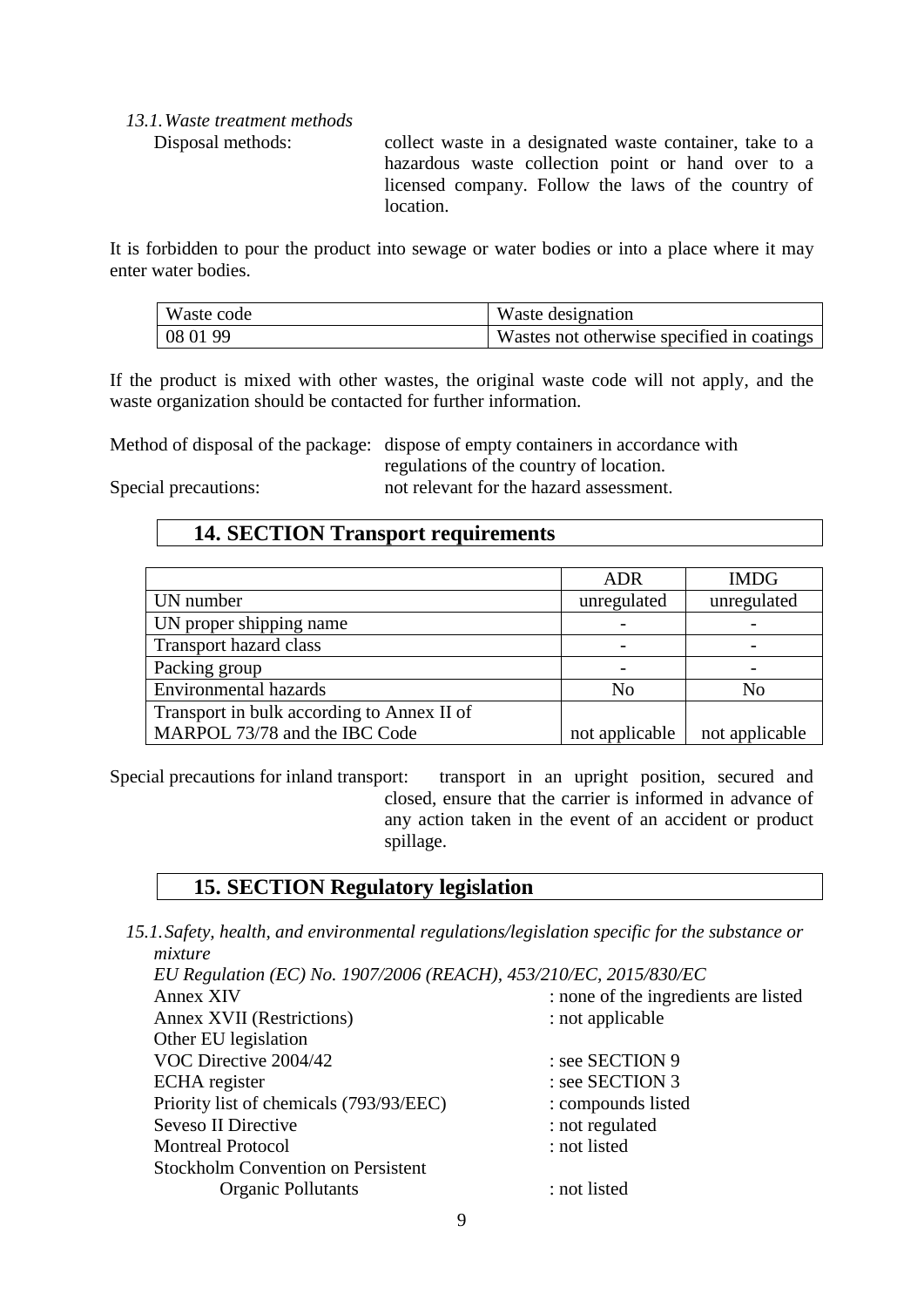Rotterdam Convention (PIC) : not listed UNECE Aarhus Protocol : not listed

15.2.*Chemical safety assessment* : not applicable

#### **16. SECTION Other information**

#### Attention for the reader!

The Safety Data Sheet is based on EU Regulation EC 1907/2006 (REACH), Annex II 830/2015. The information provided cannot be construed as a guarantee of the technical characteristics or intended use of the product.

#### IMPORTANT NOTE.

The information contained in this safety datasheet is not intended to be exhaustive and is based on the manufacturer's current knowledge and applicable laws. Anyone who uses the product for purposes other than those recommended in the product description without prior written confirmation of the product's suitability for the intended purpose does so at their own risk. The user is always responsible for taking all necessary measures to comply with legal and local regulations. Always read the product description and the chemical safety data sheet. All advice given by the manufacturer and all claims made by the manufacturer regarding the product (in this safety data sheet or otherwise) corresponds to reality to the best of the manufacturer's knowledge. However, the quality and condition of the substrate and many other factors that affect the use of the product do not depend on the manufacturer. Therefore, unless specifically agreed in writing, the manufacturer accepts no liability for any damage to the product or arising from its use. All products marketed by the manufacturer and technical advice provided by the manufacturer are subject to the manufacturer's standard terms of sale. You should ask for a copy of the standard terms and conditions of sale and read it carefully. The manufacturer reserves the right to change the information in this safety data sheet from time to time in the light of experience and continuous product development. Before using the product, the user must check that his/her safety data sheet is the latest version.